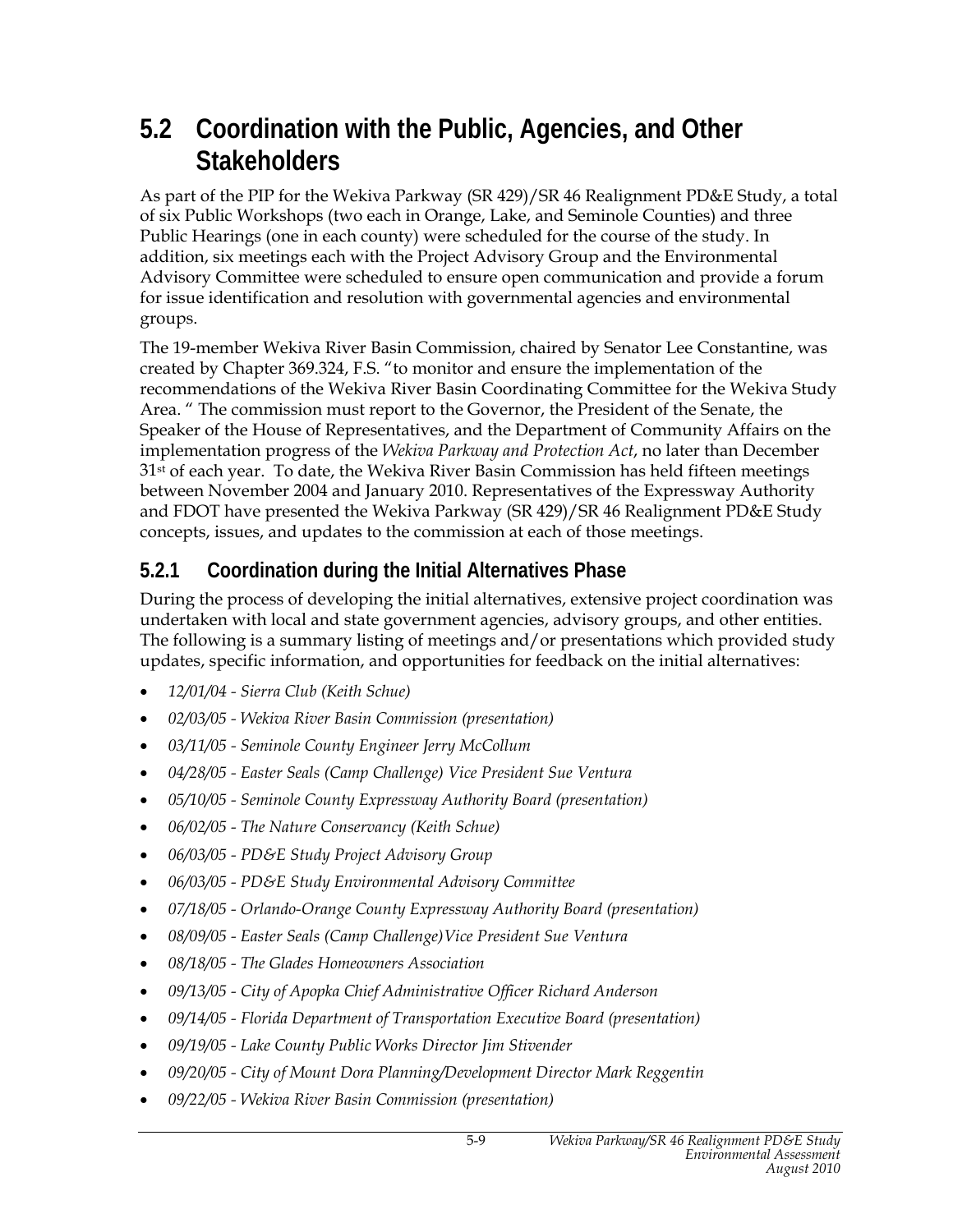- *09/23/05 Seminole County Engineer Jerry McCollum*
- *09/30/05 Orange County Public Works/Transportation Planning Staff (Renzo Nastasi, Joe Kunkel, et al)*
- *10/03/05 Lake County Water Authority Executive Director Mike Perry and Staff*
- *10/13/05 Lake County Commissioner Catherine Hanson\**
- *10/14/05 PD&E Study Project Advisory Group*
- *10/14/05 PD&E Study Environmental Advisory Committee*
- *10/26/05 Orlando-Orange County Expressway Authority Board (presentation)*
- *10/26/05 Lake-Sumter Metropolitan Planning Organization Board*
- *11/02/05 Orange County Commissioner Bob Sindler*
- *11/03/05 Seminole County Commissioner Randy Morris*
- *11/07/05 Seminole County Commissioner Brenda Carey\**
- *11/08/05 Orange County Commissioner Teresa Jacobs\**
- *11/22/05 Seminole County Commissioner Bob Dallari*
- *11/22/05 Lake Mary Commissioner Gary Brender*
- *11/28/05 Seminole County Commissioner Carlton Henley*
- *12/01/05 Orange County Environmental Protection Division Manager Lori Cunniff and Staff*
- *12/08/05 City of Sanford Commissioner Art Woodruff*
- *12/09/05 Seminole County Commissioner Dick Van Der Weide*
- *12/13/05 State Senator Lee Constantine\**
- *12/15/05 Wekiva River Basin Commission (presentation)*
- *12/20/05 Seminole County Expressway Authority Board (presentation)*
- *01/24/06 Neighborhood Lakes (Nancy Rossman and Bob Cole)*
- *01/25/06 Lake County Public Works Director Jim Stivender*
- *02/07/06 Lake County Water Authority Executive Director Mike Perry and Staff*
- *02/21/06 Florida Department of Transportation, District Five Secretary George Gilhooley\* and Staff*
- *02/22/06 Lake County Water Authority Board (presentation)*
- *02/28/06 Orlando-Orange County Expressway Authority Board (presentation)*

 *\* Current or former member of the Wekiva River Basin Commission*

After development of the initial alternatives and refinement of them based on the feedback received at many of the above listed meetings, three workshops were held to present the initial alternatives to the public for review and comment. Those Public Workshops were on the dates and at the locations shown below:

- *November 9, 2005 Orange County Public Workshop at Apopka High School*
- *November 10, 2005 Lake County Public Workshop at Lake Receptions in Mount Dora*
- *November 14, 2005 Seminole County Public Workshop at the Sanford Civic Center*

A total of 1,147 attendees signed in at the three workshops and 285 comment forms were submitted after the workshops. All public comments were reviewed and responded to in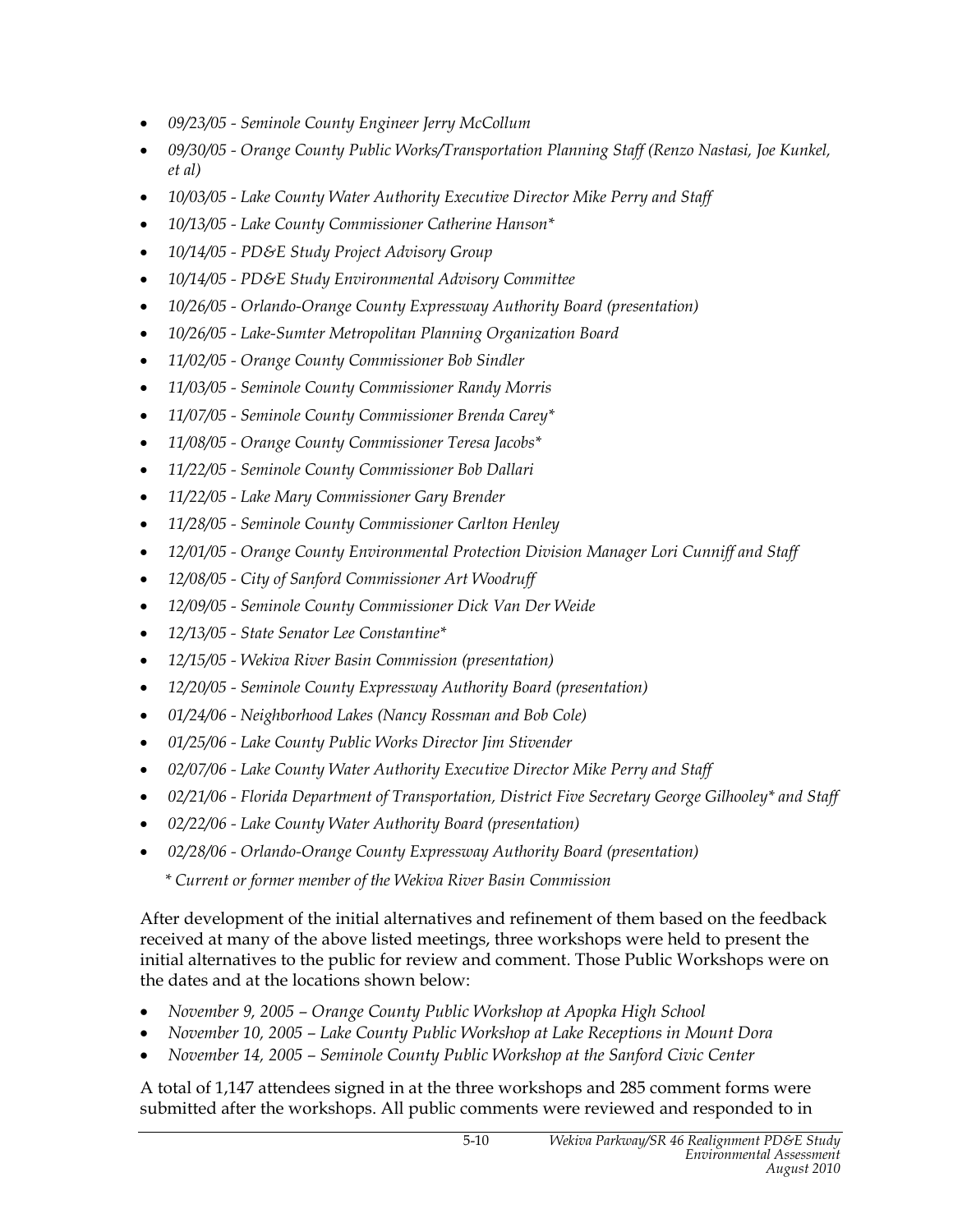writing. Many of the comments expressed opinions in favor of or against specific alignment alternatives or interchange concepts. The public comments on the initial alternatives were analyzed by county and utilized by the project team in the evaluation and assessment of alternatives. A complete summary and analysis of the public comments received after the workshops can be found in a separate document entitled *Wekiva Parkway PD&E Study Initial Alternatives, Summary of Public Meetings, November 2005*.

Some of the meetings and presentations after November of 2005 listed above, particularly those with decision makers, were to provide information on the public feedback received at and after the initial alternatives workshops. That also provided opportunities for those decision makers to give their comments on the alternatives. Thereafter, the project team began the process of alternatives refinement and identification of viable alternatives.

#### **5.2.2 Coordination during the Viable Alternatives Phase**

As with the Initial Alternatives phase of the PD&E Study, extensive project coordination was undertaken with local and state government agencies, advisory groups, and other entities, during the process of identifying the viable alternatives. The following is a summary listing of meetings and/or presentations which provided study updates, specific information, and opportunities for feedback on the viable alternatives:

- *03/06/06 Scott Taylor (Landowner) and Sue Ventura (Easter Seals Camp Challenge)*
- *03/07/06 Florida Audubon Society, The Nature Conservancy, and Friends of Wekiva River (Charles Lee\*, Keith Schue, Walt Thompson, and Nancy Prine)*
- *03/08/06 Orange County Commissioner Bob Sindler*
- *03/21/06 Seminole County Director of Public Works Gary Johnson\* and Seminole County Engineer Jerry McCollum*
- *03/24/06 Orange County Public Works/Transportation Planning (Brian Sanders and Joe Perez)*
- *03/28/06 Lake County Public Works Director Jim Stivender and Engineering Director Fred Schneider*
- *04/05/06 Lake County Commissioner Catherine Hanson\**
- *04/10/06 Sanford Mayor Linda Kuhn and City Manager Sherman Yehl*
- *04/10/06 City of Apopka Chief Administrative Officer Richard Anderson and Community Development Director Nicole Guillet-Dary*
- *04/13/06 Seminole County Commissioner Bob Dallari*
- *04/17/06 Florida Department of Transportation District Five Secretary George Gilhooley\**
- *04/20/06 Seminole County Commissioner Randy Morris*
- *04/20/06 Florida Department of Environmental Protection District Director Vivian Garfein\**
- *04/21/06 St. Johns River Water Management District Executive Director Kirby Green\**
- *04/25/06 Orange County Commissioner Teresa Jacobs\**
- *05/02/06 Seminole County Commissioner Brenda Carey\**
- *05/03/06 City of Mount Dora Mayor James Yatsuk\*, City Manager Mike Quinn and Planning/Development Director Mark Reggentin*
- *05/09/06 Seminole County Expressway Authority Board (presentation)*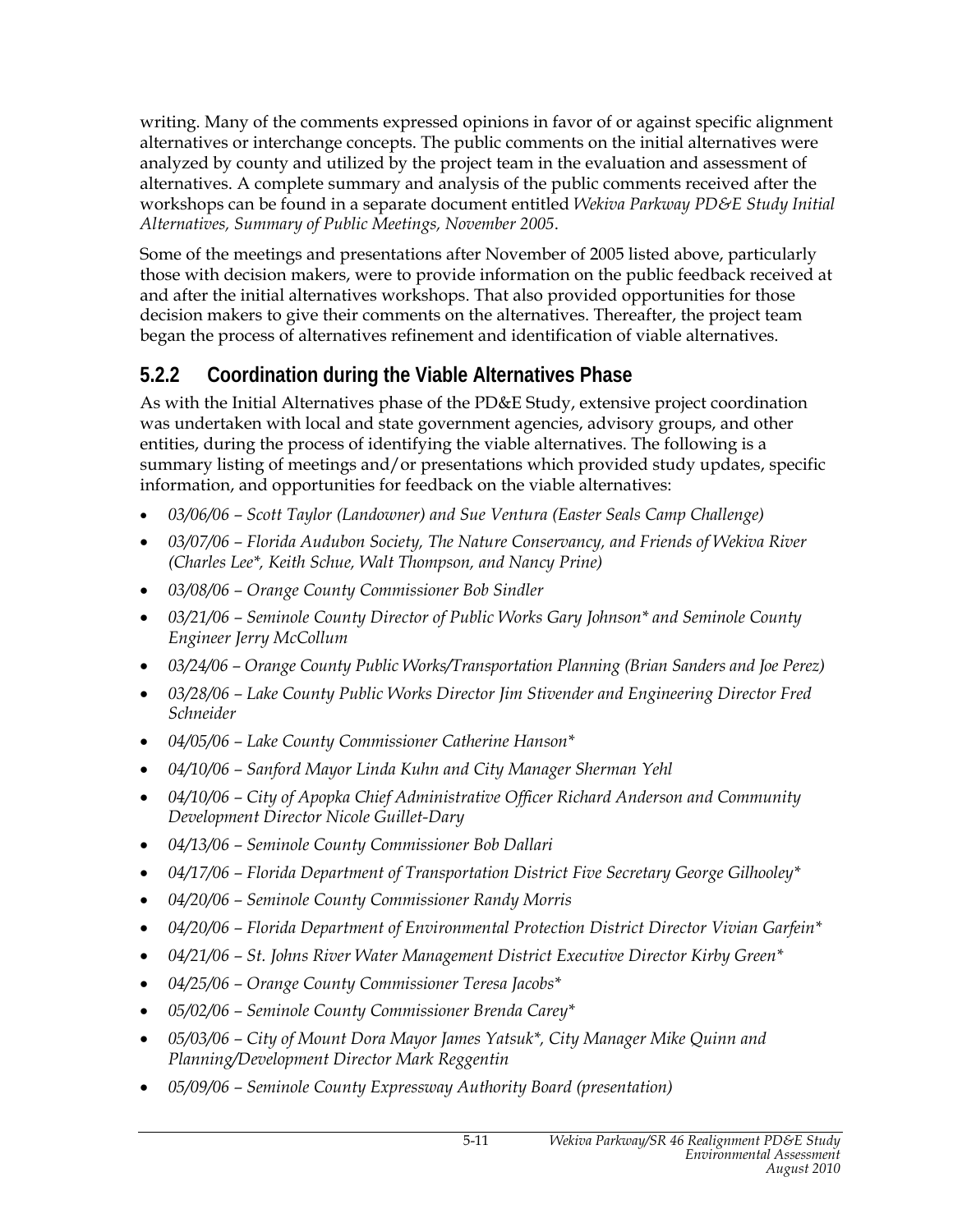- *05/11/06 State Representative Fred Brummer*
- *05/30/06 Orlando-Orange County Expressway Authority Board (presentation)*
- *06/05/06 Florida Department of Environmental Protection, Wekiva River Basin State Parks Manager John Fillyaw*
- *06/13/06 State Representative Dean Cannon*
- *06/26/06 State Representative Alan Hays*
- *06/29/06 Florida Department of Agriculture and Consumer Services, Division of Forestry Supervisor Joe Bishop (Seminole State Forest)*
- *07/06/06 State Senator Carey Baker*
- *07/07/06 PD&E Study Project Advisory Group*
- *07/07/06 PD&E Study Environmental Advisory Committee*
- *07/11/06 State Senator Lee Constantine\**
- *07/18/06 Mount Dora City Council (presentation)*
- *07/28/06 Wekiva River Basin Commission (presentation*)  *\* Current or former member of the Wekiva River Basin Commission*

After development of the viable alternatives and refinement of them based on the feedback received at many of the above listed meetings, three workshops were held to present the viable alternatives to the public for review and comment. Those Public Workshops were on the dates and at the locations shown below:

- *July 25, 2006 Seminole County Public Workshop at the Sanford Civic Center*
- *July 26, 2006 Orange County Public Workshop at Apopka High School*
- *August 1, 2006 Lake County Public Workshop at Lake Receptions in Mount Dora*

A total of 1,201 attendees signed in at the workshops and 573 comment forms were submitted after the workshops. All public comments were reviewed and responded to in writing. Many of the comments expressed opinions in favor of or against specific alignment alternatives or interchange concepts/locations. The public comments on the viable alternatives were analyzed by county and utilized by the project team in further evaluation and assessment of the alternatives. A complete summary and analysis of the public comments received after the workshops can be found in a separate document entitled *Wekiva Parkway PD&E Study Viable Alternatives, Summary of Public Meetings, July/August 2006*.

After the Public Workshops, the project team began attending a series of meetings with homeowners associations, property owners, and others to discuss possible refinements to the viable alternatives in specific areas. There were numerous meetings in August, September, and October of 2006, particularly with homeowners near the alignment alternative for connecting Wekiva Parkway (SR 429) to the SR 417/I-4 interchange. As a result, refinements and additional alignment alternatives were developed and evaluated. This was also the case in Lake County East for the CR 46A realignment and in northern Orange County for the Wekiva Parkway (SR 429) alignment north of Haas Road and east of Plymouth Sorrento Road. The following is a summary listing of those meetings:

- *08/16/06 Heathrow Country Estates Homeowners Association near Mount Plymouth*
- *08/22/06 Tall Trees Homeowners Association in Sanford*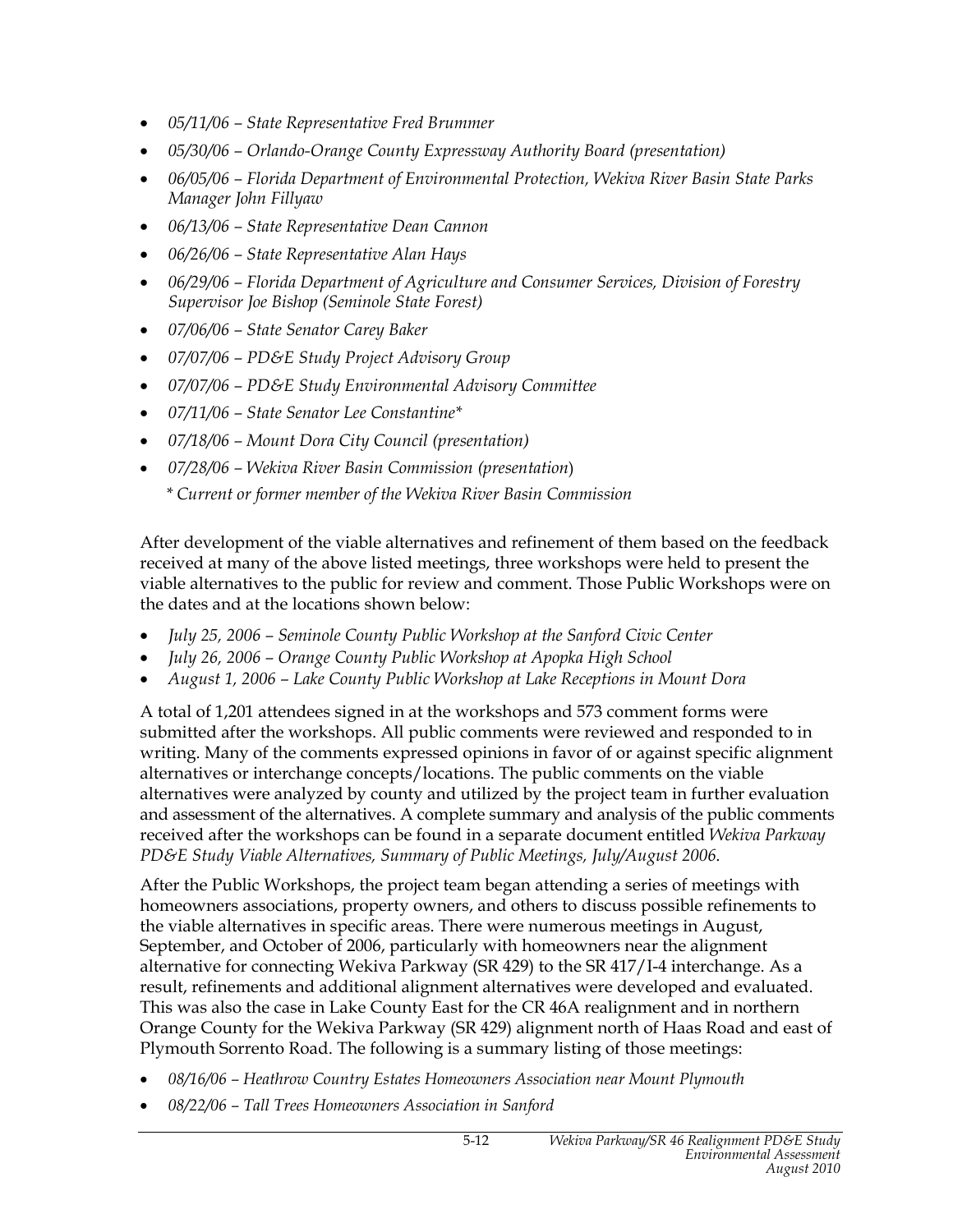- *08/25/06 Seminole County Engineer Jerry McCollum*
- *08/28/06 Capri Cove Homeowners Association in Sanford*
- *09/18/06 Seminole County Schools Administration Representatives and Principal Barry Liebovitz at Wilson Elementary School in Sanford*
- *09/28/06 Orange County Environmental Protection Division Manager Lori Cunniff and Staff with State Representative Fred Brummer*
- *10/10/06 Estates of Wekiva Park Homeowners Association in Sanford*
- *10/11/06 Tom Vellanti, Owner of the Twelve Oaks RV Resort in Sanford*
- *10/16/06 Lake County Commission Candidate Linda Stewart*
- *10/17/06 Lakeside Fellowship United Methodist Church Pastor Cameron Lashbrook and Members in Sanford*
- *10/17/06 Wilson Place Homeowners Association in Sanford*
- *11/02/06 Zellwood Station Homeowners Association in Zellwood*
- *11/07/06 Seminole County Expressway Authority Board (presentation)*
- *11/08/06 Sunset Pond Homeowners Association in Mount Dora*
- *11/15/06 Dennis Benbow, Owner of Wekiva River Mitigation Bank property in Lake County*
- *12/04/06 Markham Wood Homeowners Association in Sanford*
- *12/05/06 Florida Department of Transportation, District Five Director of Transportation Development George Lovett and Project Management Staff*
- *12/18/06 Orlando-Orange County Expressway Authority Board Meeting (presentation)*
- *01/12/07 Wekiva River Basin Commission Meeting at ECFRPC (presentation)*

#### **5.2.3 Coordination on the Proposed Build Alternative**

The following is a list of meetings at which the Proposed Build Alternative was discussed:

- *01/18/07 Meeting in DeLand with George Lovett, FDOT District Five Director of Transportation Development, and FDOT project management staff*
- *01/29/07 Meeting in Sanford with Seminole County Commissioner Brenda Carey\**
- *01/30/07 Meeting in Sanford with Seminole County Commissioner Mike McLean*
- *01/31/07 Meeting in Orlando with Orange County Public Works/Transportation Planning staff*
- *02/02/07 PD&E Study Environmental Advisory Committee Project Update Meeting*
- *02/02/07 PD&E Study Project Advisory Group Project Update Meeting*
- *02/07/07 Apopka City Council Meeting at Apopka City Hall (re: Route Approval)*
- *02/09/07 Meeting at Sanford City Hall with City Manager Sherman Yehl*
- 02/13/07 Meeting in Eustis with Lake County Public Works Director Jim Stivender
- *02/20/07 Meeting in Sanford with Seminole County Commissioner Carlton Henley*
- *02/21/07 Meeting in Eustis with Lake County Commissioner Linda Stewart\**
- *02/22/07 Meeting at FDOT Orlando Urban Area Office with FHWA District Representative Manu Chocka*
- *02/22/07 Meeting in Sanford with Seminole County Commissioner Bob Dallari*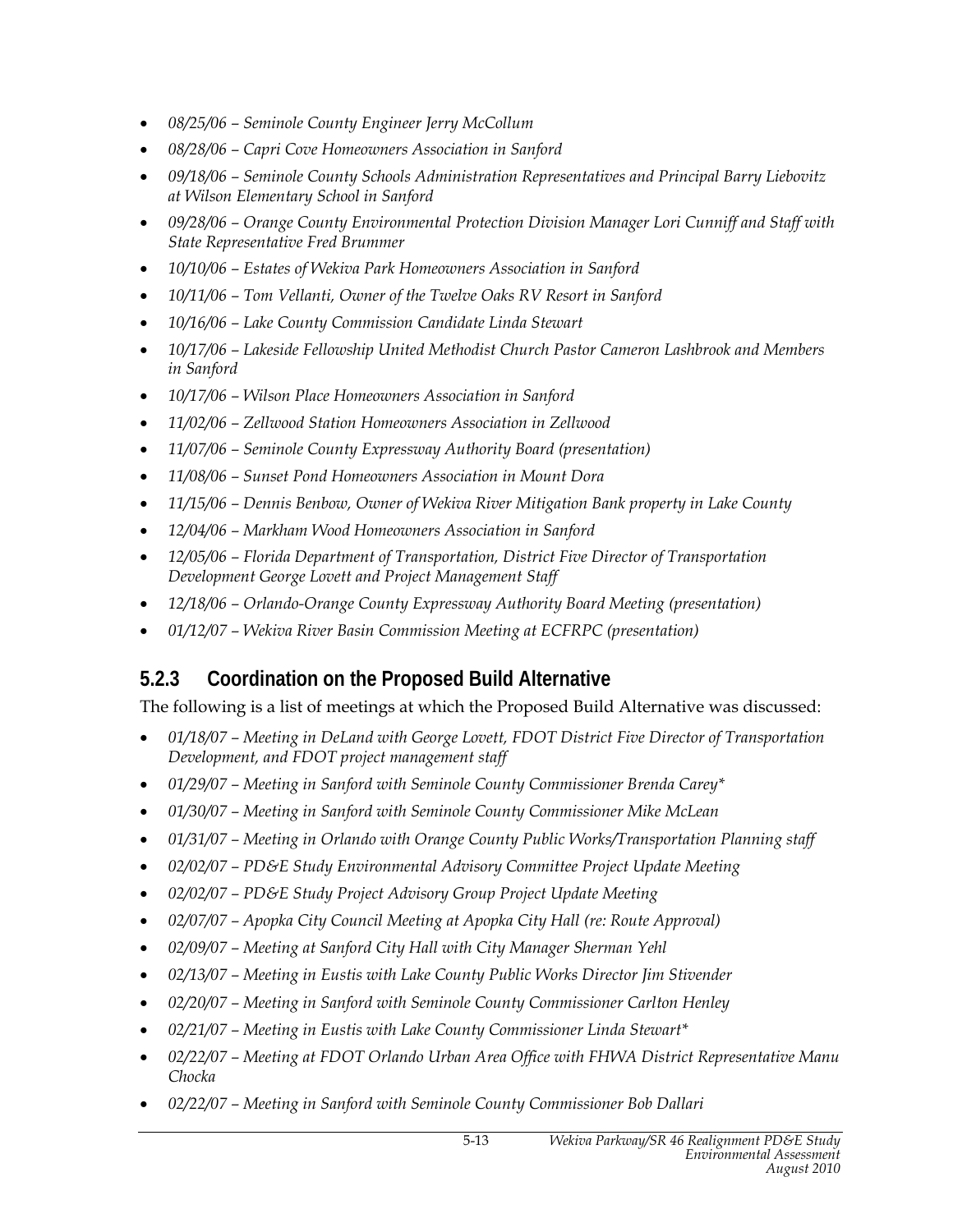- *02/23/07 METROPLAN Orlando Transportation Technical Committee (presentation)*
- *02/23/07 Meeting at Apopka City Hall with City of Apopka Chief Administrative Officer Richard Anderson*
- *02/27/07 Meeting in Mt. Plymouth with Heathrow Country Estates Homeowners Association*
- *02/28/07 METROPLAN Orlando Bicycle and Pedestrian Advisory Committee (presentation)*
- *03/14/07 METROPLAN Orlando MPO Board Meeting (presentation)*
- *03/15/07 Meeting at Sanford City Hall with City Commissioner Art Woodruff*
- *03/15/07 Meeting in Sanford with Tall Trees Homeowners Association*
- *03/16/07 Meeting at Mount Dora City Hall with Mayor James Yatsuk\*, City Manager Mike Quinn, and Planning/Development Director Mark Reggentin*
- *03/20/07 Meeting in Orlando with Florida Department of Environmental Protection District Director Vivian Garfein\* and District/Tallahassee Staff.*
- *04/05/07 Meeting at Lake Mary City Hall with City Commissioner Gary Brender*
- *04/10/07 Meeting in Orlando with Landowner Scott Taylor and George Lovett of FDOT, District Five*
- *04/10/07 Meeting in Sanford with Representatives of Rock Church*
- *04/10/07 Meeting in Sanford with Representatives of Lakeside Fellowship United Methodist Church*
- *04/26/07 Meeting in Sanford with Seminole County Commissioner Dick Van Der Weide*
- *04/30/07 Meeting at Turnpike Headquarters with FDOT District Five Project Management Staff*
- *05/08/07 Seminole County Expressway Authority Board Meeting (presentation)*
- *05/09/07 Meeting at FDOT, District Five in DeLand with FHWA District Representative Manu Chocka*
- *05/11/07 Meeting in Apopka with State Representative Bryan Nelson*
- *05/15/07 Mount Dora City Council Meeting (presentation)*
- *05/21/07 Meeting in Umatilla with State Representative Alan Hays*
- *05/29/07 Meeting in Tavares with Lake County Commissioner Elaine Renick*
- *05/29/07 Meeting in Winter Park with State Representative Dean Cannon*
- *05/30/07 Meeting in Eustis with State Senator Carey Baker*
- *06/01/07 Meeting in Maitland with State Senator Lee Constantine\**
- *06/01/07 Wekiva River Basin Commission Meeting at ECFRPC (presentation)*
- 06/04/07 Meeting in Tavares with Lake County Commissioner Welton Cadwell
- *06/05/07 Lake County Board of County Commissioners Meeting (presentation)*
- *06/18/07 Meeting in DeLand with FDOT District Five Project Team (presentation)*
- *06/25/07 Meeting in DeLand with FDOT District Five Secretary Noranne Downs\* and senior staff on the Proposed Build Alternative in Lake and Seminole Counties*
- *07/02/07 Meeting in Eustis with Lake County Public Works Director Jim Stivender on CR 46A Realignment Alternatives and SR 46/CR 46A Intersection Concepts*
- *07/17/07 Meeting in Tallahassee with Florida Department of Environmental Protection senior staff on the Proposed Build Alternative in Lake and Seminole Counties*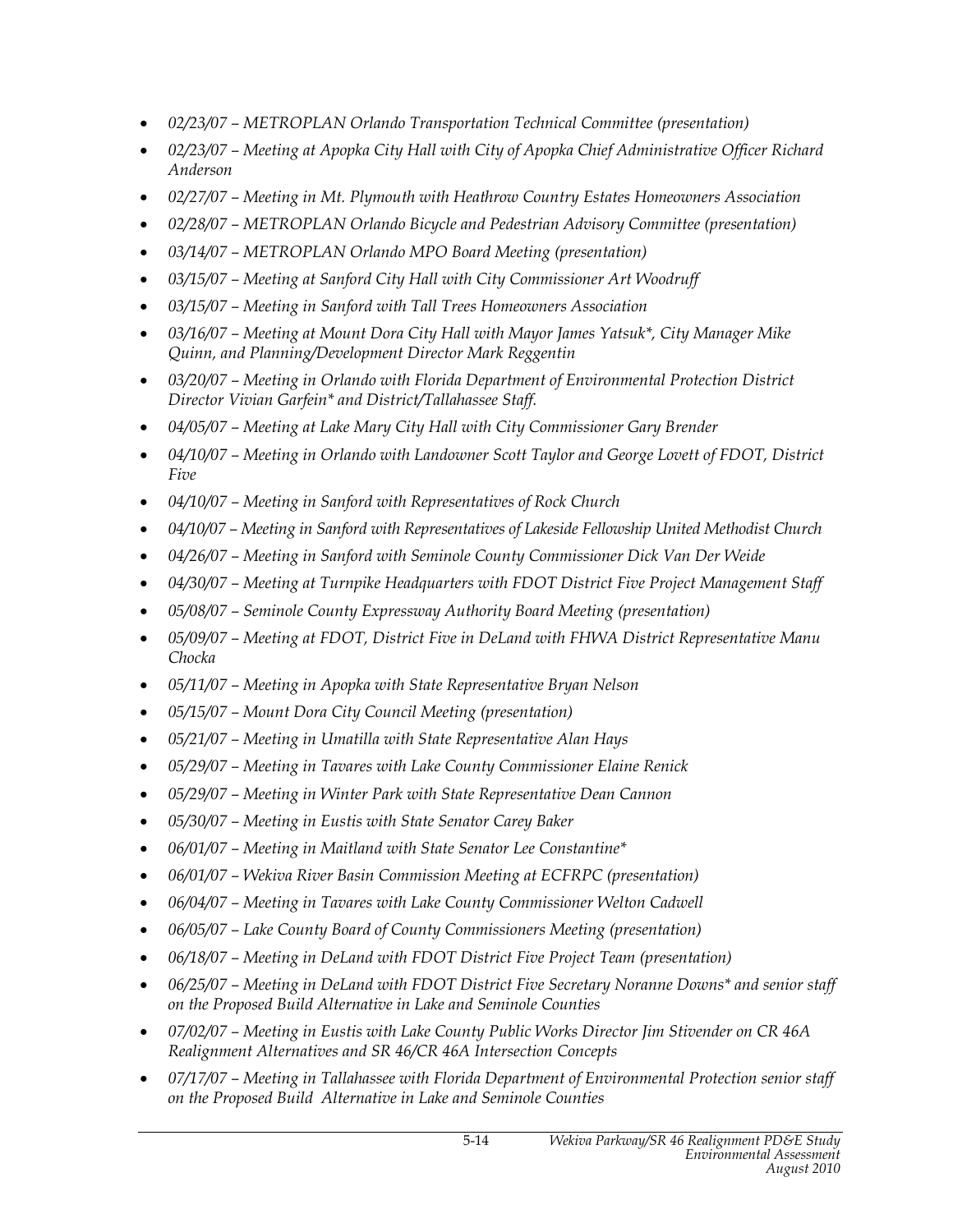- *07/24/07 Meeting with FDOT staff and representatives of Lake, Seminole and Orange Counties on Multi Use Trail interface with Wekiva Parkway and SR 46 reconstruction*
- *08/02/07 Meeting at FDOT in DeLand with District Five Director of Transportation Development George Lovett, OOCEA Executive Director Mike Snyder, Lake County Commissioner Linda Stewart\*, and Heathrow Country Estates residents on CR 46A Realignment Alternatives*
- *08/06/07 Meeting at FDOT in DeLand with District Five Secretary Noranne Downs\*, George*  Lovett, and other senior staff regarding a decision on the Proposed Build Alternative in Lake and *Seminole Counties*
- *08/24/07 Meeting at FDOT in DeLand on Access Management in Lake and Seminole Counties*
- *08/28/07 Lake County Board of County Commissioners Meeting in Tavares*
- *08/30/07 Project Update Meeting in Winter Park with Rep. Ric Keller's Aide*
- *10/16/07 Wekiva River Basin Commission Meeting at ECFRPC (presentation)*
- *10/19/07 Meeting with Lake County's consultant on trails coordination*
- *10/22/07 Meeting with OOCEA and Florida's Turnpike Enterprise at FTE offices*
- *10/23/07 Lake County Board of County Commissioners Meeting in Tavares*
- *10/24/07 Orlando-Orange County Expressway Authority Board Meeting (presentation)*
- *11/13/07 Seminole County Expressway Authority Board Meeting (presentation)*
- *12/04/07 Meeting at FDOT in DeLand with FHWA District Representative Leslie McCarthy*
- *12/04/07 Meeting in Sanford with Sylvan Lake Reserve Homeowners Association*
- *01/04/08 Meeting in Orlando with Heathrow Country Estates Homeowners Association Representative*
- *01/15/08 Mount Dora City Council Meeting in Mount Dora (presentation)*
- *01/17/08 Meeting in Sanford with Sylvan Lake Reserve Homeowners Association*
- *02/13/08 METROPLAN Orlando MPO Board Meeting (presentation)*
- *02/27/08 Wekiva River Basin Commission Meeting at ECFRPC (presentation)*
- *03/20/08 Meeting in Orlando with Wekiva River Mitigation Bank Representative*
- *04/21/08 Section 106 Consultation Meeting with Property Owners, et al in Apopka*
- *04/30/08 Meeting in Sanford with Sylvan Lake Reserve Homeowners Association and Wekiva Parkway Community Coalition (WPCC) representatives*
- *05/06/08 Seminole County Expressway Authority Board Meeting (presentation)*
- *05/09/08 PD&E Study Environmental Advisory Committee Project Update Meeting*
- *06/20/08 PD&E Study Project Advisory Group Project Update Meeting*
- *07/03/08 Meeting in Sanford with Seminole County Commissioner Bob Dallari*
- *07/09/08 METROPLAN Orlando MPO Board Meeting in Orlando (presentation)*
- *07/09/08 Mount Plymouth-Sorrento Planning Advisory Committee Meeting in Sorrento (presentation)*
- *07/11/08 Wekiva River Basin Commission Meeting at ECFRPC (presentation)*
- *07/15/08 Meeting in DeLand at FDOT District Five with DIRC and FHWA on the MLOU for the IMR*
- *07/15/08 Meeting with WPCC representatives in DeLand at FDOT District Five*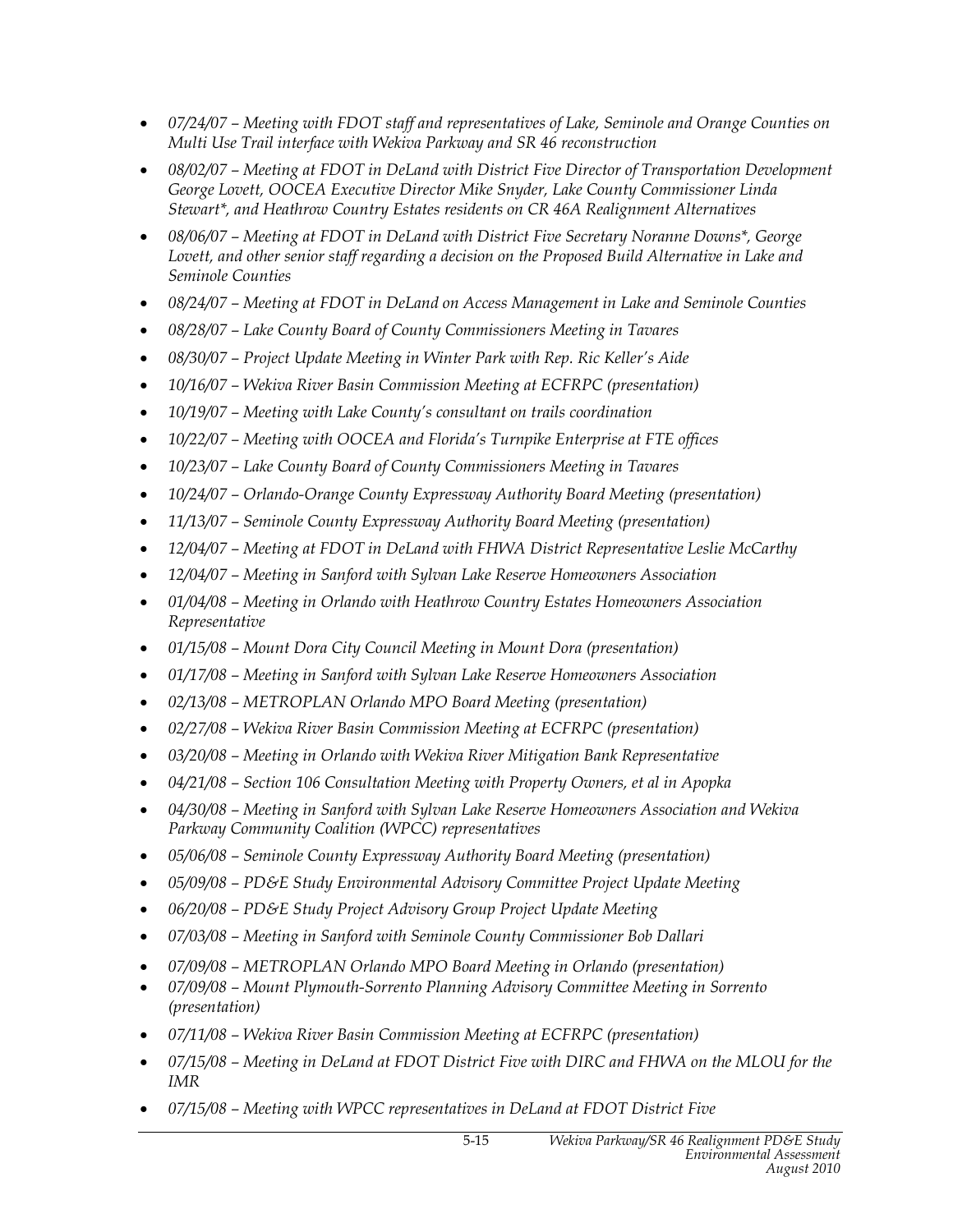- *07/23/08 Lake-Sumter MPO Board Meeting in Tavares (presentation)*
- *07/23/08 METROPLAN Orlando Citizens Advisory Committee Meeting in Orlando (presentation)*
- *07/23/08 METROPLAN Orlando Bicycle and Pedestrian Advisory Committee Meeting in Orlando (presentation)*
- *07/25/08 METROPLAN Orlando Transportation Technical Committee Meeting in Orlando (presentation)*
- *08/07/08 FHWA, OOCEA, and FDOT Meeting in Tallahassee*
- *08/07/08 METROPLAN Orlando Municipal Advisory Committee Meeting in Orlando (presentation)*
- *09/02/08 Meeting in Sanford with Seminole County Commissioner Brenda Carey\* and OOCEA Executive Director Mike Snyder*
- *09/02/08 Meeting in Sanford with Seminole County Commissioner Bob Dallari, Deputy County Manager Joseph Forte, and OOCEA Executive Director Mike Snyder*
- *09/10/08 Meeting in Orlando with Seminole County Public Works Director Gary Johnson\* and County Engineer Jerry McCollum on WPCC Map G Alternatives Analysis*
- *09/17/08 Wekiva Parkway/SR 46 Realignment Project Area Field Review with George Hadley and Linda Anderson of the FHWA, Florida Division Office (Environmental Programs) and Brian Stanger, FDOT District Five Environmental Management Engineer*
- *09/19/08 Meeting in Orlando with OOCEA Executive Director Mike Snyder, Charles Lee\* of the Florida Audubon Society, and Keith Schue of The Nature Conservancy*
- *09/19/08 Meeting in Orlando with Trails Stakeholders from Orange, Lake & Seminole Counties, Mount Dora, State of Florida, Metroplan and Lake-Sumter MPOs, ECFRPC, and Interest Groups*
- *09/25/08 Meeting in Sanford with Seminole County Environmental Services Director John Cirello on Impact of WPCC Map G Alternative on Yankee Lake Wastewater Treatment Facility*
- *10/13/08 Meeting in Lake Mary with Lake Mary City Commissioner Gary Brender on WPCC Map G Alternatives Analysis*
- *10/15/08 Meeting in Sanford with Seminole County Commissioner Carlton Henley on WPCC Map G Alternatives Analysis*
- *10/15/08 Meeting in Sanford with Sanford City Commissioner Art Woodruff on WPCC Map G Alternatives Analysis*
- *10/16/08 Meeting in Sanford with Seminole County Commissioner Bob Dallari on WPCC Map G Alternatives Analysis*
- *10/20/08 Meeting in Sanford with Seminole County Commissioner Brenda Carey\* on WPCC Map G Alternatives Analysis*
- *10/21/08 Meeting in Sanford with Seminole County Commissioner Michael McLean on WPCC Map G Alternatives Analysis*
- *10/27/08 Meeting in DeLand at FDOT District Five with WPCC representatives to discuss the Map G Alternatives Analysis*
- *11/05/08 Wekiva River Basin Commission Meeting at ECFRPC (presentation)*
- *11/18/08 Seminole County Expressway Authority Board Meeting in Sanford (presentation)*
- *12/10/08 Meeting at FDOT in DeLand with FHWA District Engineer Chad Thompson*
- *12/23/08 Meeting in Orlando with FDOT and owner of 12 Oaks RV Resort in Sanford*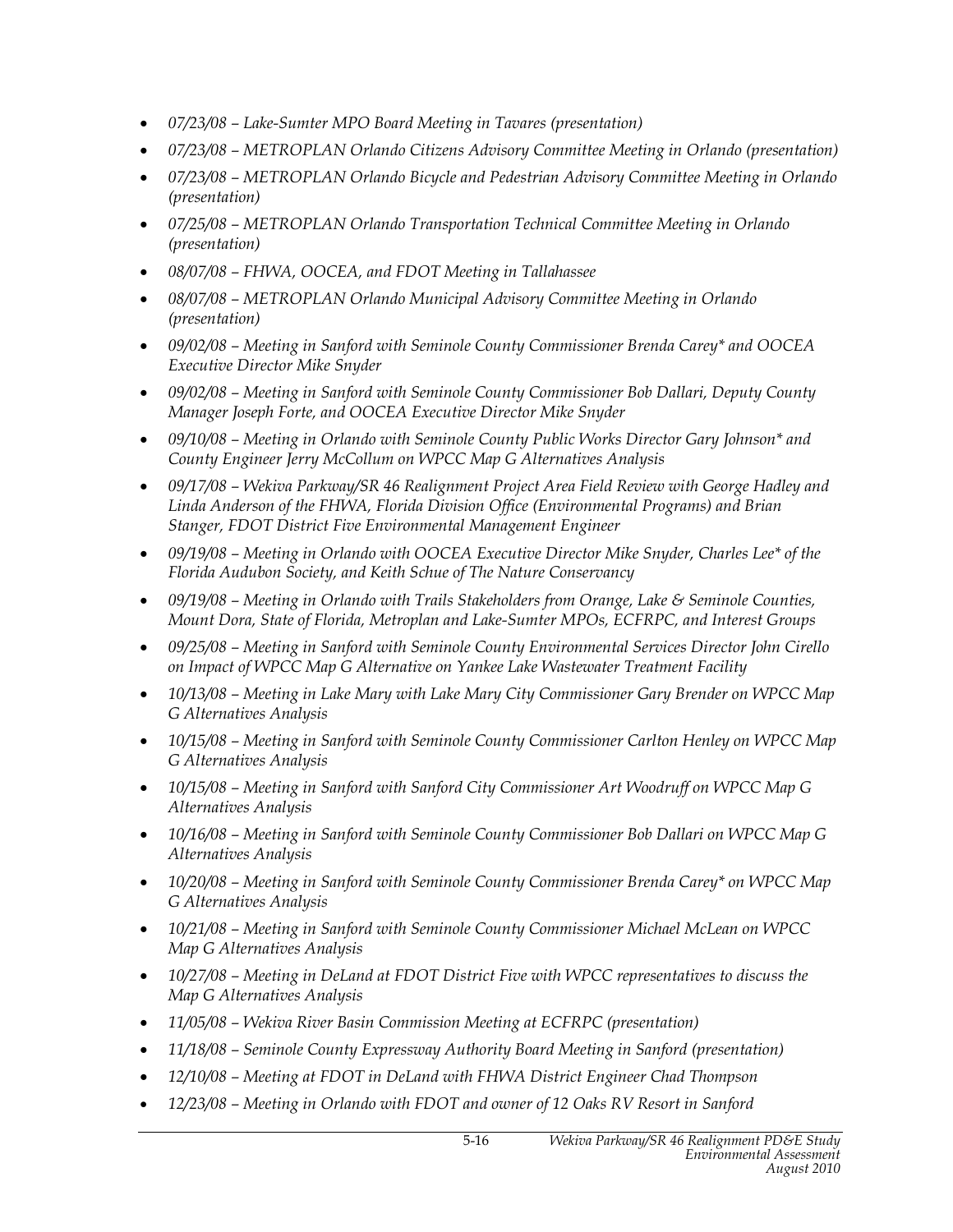- *02/05/09 Wekiva Parkway Project Area Site Visit at Wekiva River with National Park Service*
- *02/09/09 Meeting in Sorrento with Residents along SR 46 in East Lake County*
- *02/27/09 Wekiva River Basin Commission Meeting at ECFRPC*
- *03/16/09 FHWA, OOCEA and FDOT Meeting in Tallahassee* 
	- *\* Current or former member of Wekiva River Basin Commission*
- *03/26/09 Meeting in DeLand with OOCEA and FDOT on the revised Individual Section 4(f) Evaluation*
- *04/14/09 Meeting in Sorrento with east Lake County SR 46 area residents, their attorney, and FDOT District Five Right-of-Way Department staff*
- *04/23/09 Meeting in DeLand with OOCEA and FDOT concerning the FHWA comments on the Programmatic Section 4(f) Evaluation for public lands*
- *05/18/09 PD&E Study update meeting with Seminole County Commission Chairman Bob Dallari in Sanford*
- *06/09/09 Meeting with URS to assist them in starting the Trails Feasibility Study for FDOT*
- *06/10/09 PD&E Study update meeting with Representative Alan Hays in Umatilla*
- *06/11/09 PD&E Study update meeting with Representative Bryan Nelson in Apopka*
- *06/12/09 Participated in a meeting/video conference with the FHWA Florida Division Administrator, Central Office, District Five and OOCEA about Section 4(f) documents*
- *06/15/09 Met with OOCEA Deputy Executive Director and PBSJ on preliminary Lake County East traffic circulation concepts*
- *06/23/09 Met at Mount Dora City Hall with City Manager and Director of Planning on results of the US 441/SR 46 Area Traffic Simulation Modeling*
- *06/23/09 Met with land owner Lou Fabrizio and developer Nathan Sanders concerning access to the Orange Commons LLC parcel on SR 46 in Seminole County*
- *06/29/09 Wekiva River Basin Commission meeting at ECFRPC (presentation)*
- *06/30/09 Meeting with Progress Energy substation site team on future parcel access*
- *07/21/09 Lake County Board of County Commissioners meeting in Tavares*
- *07/21/09 Meeting with OOCEA and District Five EMO in DeLand on CEMO review comments on Section 4(f) documents and to review plots of preliminary frontage roads concept in Lake County East project area*
- *08/12/09 OOCEA and FDOT District Five meeting with FDEP in Tallahassee*
- *08/13/09 Meeting at OOCEA with PBSJ to review plots of additional preliminary frontage roads concepts in Lake County East project area*
- *08/25/09 Project update meeting with Lake County Commissioner Linda Stewart and Lake County Sheriff Gary Borders in Tavares*
- *09/01/09 Mount Dora City Council Meeting (presentation)*
- *09/08/09 Meeting with Sen. Lee Constantine at his Altamonte Springs district office*
- *09/16/09 Meeting at OOCEA with Charles Lee of Audubon Society and FDOT District Five staff*
- *09/24/09 Meeting with Sen. Carey Baker in Eustis*
- *09/24/09 Meeting with Jim Stivender, Lake County Public Works Director, in Eustis*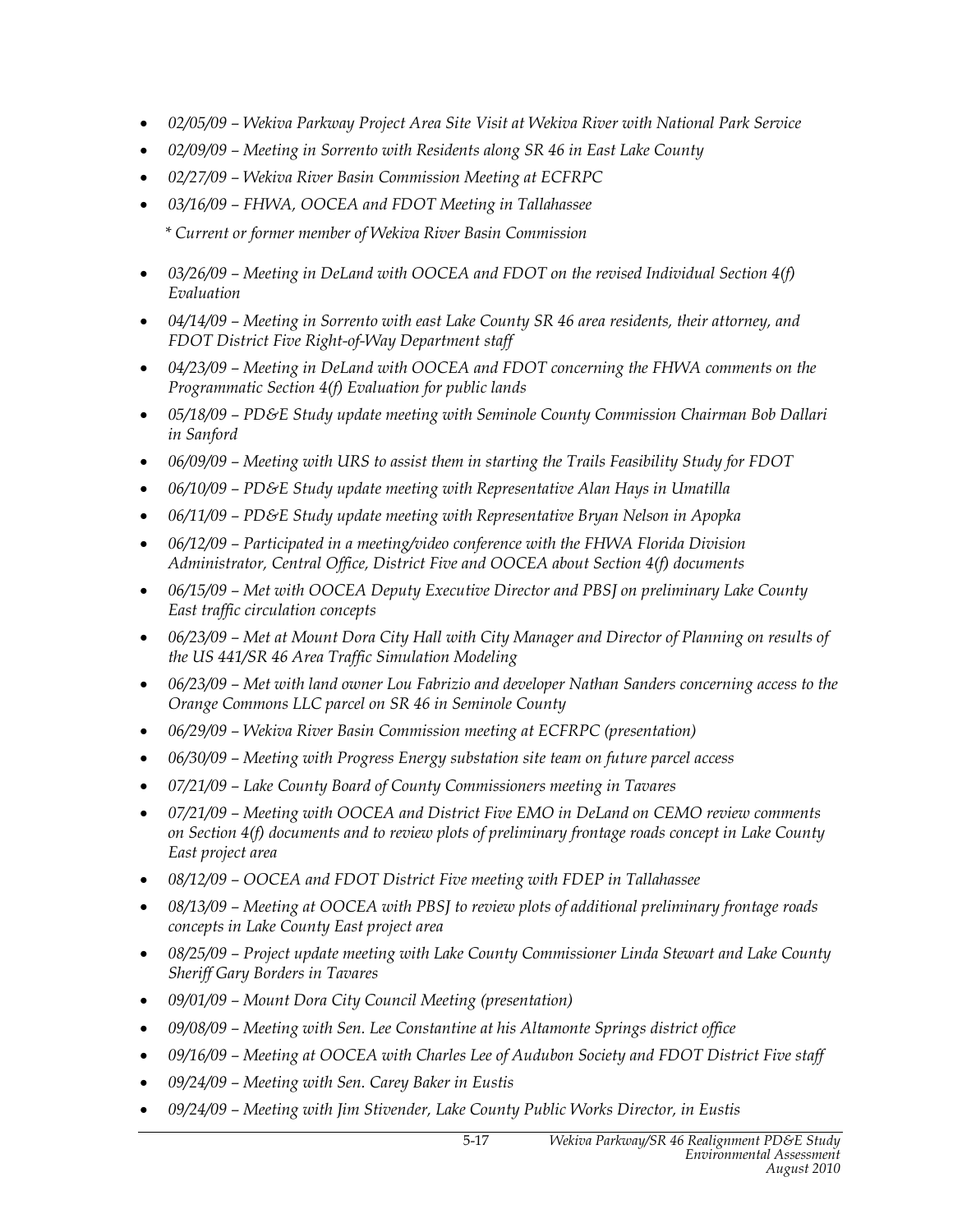- *09/24/09 Meeting with Lake County Commissioner Linda Stewart in Eustis*
- *09/28/09 Meeting with Rep. Alan Hays in Umatilla*
- *09/28/08 Meeting with Capt. Todd Luce at the Lake County Sheriff's Department in Tavares in advance of a public meeting that evening in Sorrento*
- *09/28/09 Night meeting in Sorrento with citizens from east Lake County, Rep. Alan Hays, Mike Snyder, Noranne Downs, and FDOT Secretary Stephanie Kopelousos*
- *10/02/09 Meeting with Gary Johnson, Seminole County Public Works Director, and Jerry McCollum, Seminole County Engineer, with Mike Snyder at OOCEA*
- *10/08/09 Meeting at OOCEA with Mike Snyder and Joe Berenis concerning info for upcoming FDEP meeting on mitigation measures and programmatic 4(f) concurrence*
- *10/13/09 Meeting at Broad & Cassel with OOCEA regarding mitigation measures for 4(f)*
- *10/22/09 Meeting in Sanford with Seminole County Commissioner Dick Van Der Weide on the east*  Lake County frontage road concepts and traffic projections for Seminole County
- *10/30/09 Meeting at OOCEA with Deputy Executive Director Laura Kelley to review a draft PowerPoint presentation on Wekiva Parkway for a transportation symposium*
- *11/02/09 Meeting at CH2M HILL with OOCEA Executive Director Mike Snyder to discuss materials and information for the meeting on the following day with FDEP*
- *11/03/09 Meeting at OOCEA with Laura Kelley to finalize symposium presentation*
- *11/09/09 Attended OOCEA/FDOT meeting with SCEA Board member Lake Mary City Commissioner Gary Brender in Lake Mary*
- *12/08/09 Project Team meeting on East Lake County Public Workshop preparation and materials*
- *12/17/09 OOCEA Board Meeting (presentation)*
- *12/17/09 Public Workshop in Sorrento on Preliminary Service Road Concept in East Lake County*
- *01/12/10 Presentation on Service Road Concept at East Lake County Chamber of Commerce Meeting in Sorrento*
- *01/19/10 Wekiva Parkway Coordination Meeting with OOCEA and FDOT in DeLand*
- *01/19/10 Wekiva Parkway Meeting (Video Conference) on Section 4(f) Issues with OOCEA, FDOT and FHWA in DeLand*
- *01/25/10 Wekiva River Basin Commission Meeting in Lake Mary (presentation)*
- *02/05/10 Meeting with Mike Snyder and Bob Gleason in DeLand on Section 4(f) Issues*
- *02/08/10 Conference call with FDOT D5 EMO on Status of Section 4(f) Issues*
- *02/22/10 FDOT D5/OOCEA Video Conference with FHWA Florida Division Office*
- *03/04/10 Conference call with National Park Service at FDOT D5*
- *03/09/10 Conference call with SHPO staff at FDOT D5*
- *03/29/10 Coordination meeting with OOCEA General Engineering Consultant (PBSJ) on preliminary bridge profiles*
- *04/02/10 Meeting with Seminole County Engineer, Jerry McCollum, on preliminary concepts for layout of Wekiva Park Drive/Service Road intersection*
- *04/06/10 Coordination meeting at OOCEA prior to meeting with FHWA and NPS*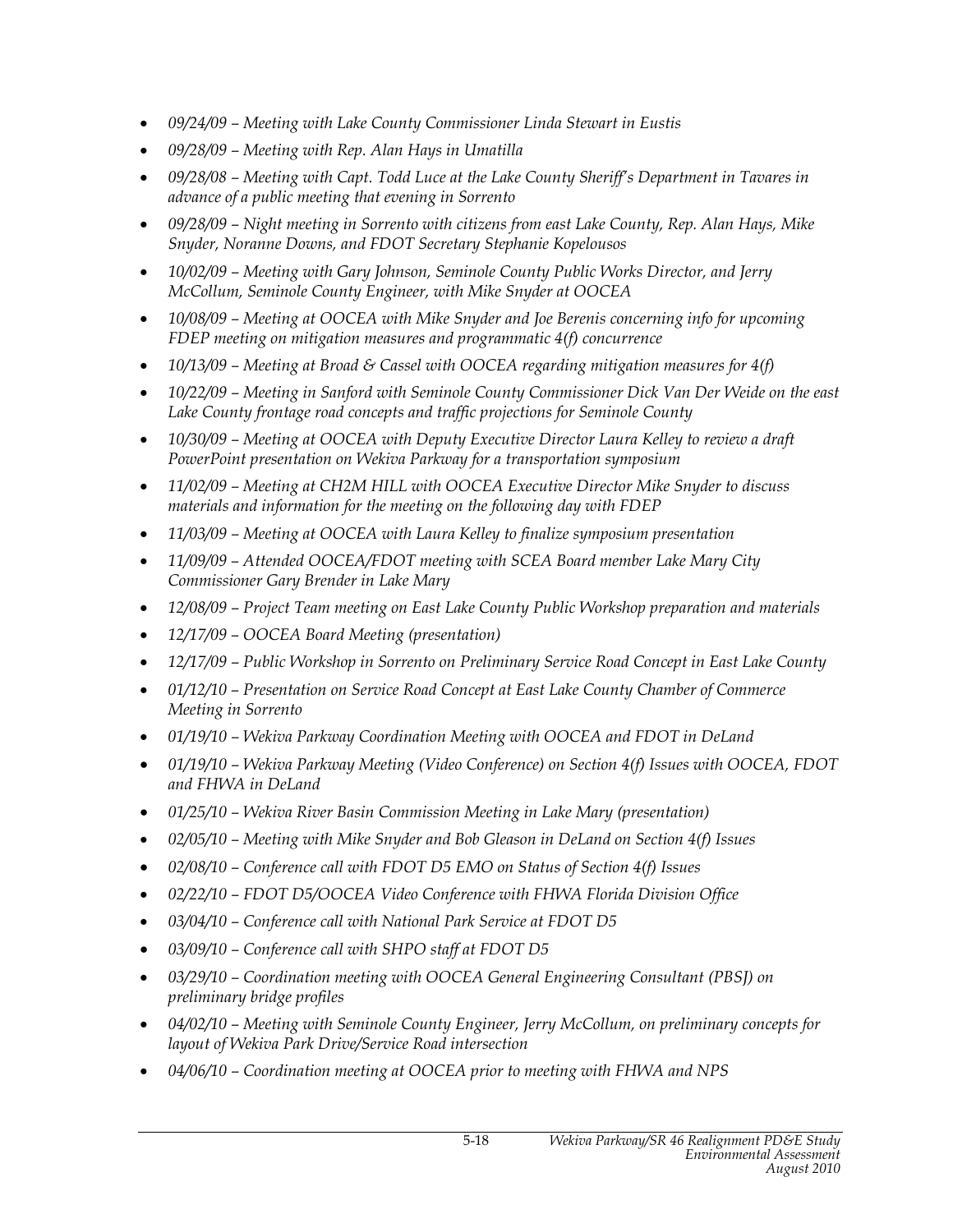- *04/07/10 FDOT/OOCEA meeting in DeLand with FHWA and NPS on Wild & Scenic River Programmatic Section 4(f) Evaluation*
- *04/07/10 FDOT/OOCEA presentation on Wekiva River bridges to NPS and the Wekiva River System Advisory Management Committee in Sanford*
- *04/26/10 Meeting at FDOT in DeLand with OOCEA to discuss next steps in process of coordination/consultation with FHWA and NPS on Section 4(f) concurrence.*
- *05/04/10 Coordination Meeting with OOCEA and FDOT D5 in Advance of FHWA Conference Call*
- *05/05/10 OOCEA/FDOT D5 Conference Call with FHWA*
- *05/07/10 OOCEA/FDOT D5 Conference Call with FDOT CEMO*
- *06/02/10 Meeting on Project Right-of-Way in Orange County with PBSJ*
- *06/10/10 FDOT/OOCEA Conference Call in DeLand with FHWA*

### **5.2.4 Pedestrian/Bicycle Coordination**

The following is a summary listing of coordination meetings on pedestrian and bicycle facilities held or attended to date during the Wekiva Parkway (SR 429)/SR 46 Realignment PD&E Study:

- *07/24/07 Meeting with representatives of Lake, Seminole and Orange Counties on Multi Use Trail interface with Wekiva Parkway and SR 46 reconstruction*
- *10/19/07 Meeting with Lake County's consultant on trails coordination*
- *02/28/07 METROPLAN Orlando Bicycle and Pedestrian Advisory Committee (presentation)*
- *07/23/08 METROPLAN Orlando Bicycle and Pedestrian Advisory Committee (presentation)*
- *09/19/08 Meeting with Trails Stakeholders from Orange, Lake & Seminole Counties, Mount Dora, State of Florida, MPOs, ECFRPC, and Interest Groups on Multi Use Trail Accommodation*

Coordination and planning with representatives of Orange County, Lake County, and Seminole County governments and other stakeholders on an assessment of multi-use trails accommodation was conducted in this PD&E Study. As a result of that coordination, accommodations for potential trail alignments and connections within the project study area were identified, as previously discussed in *Section 4.3.1* of this report. FDOT currently has a separate on-going PD&E Study of trails in this area and the potential for interface.

# **5.3 Comments and Coordination Package**

A formal Comments and Coordination Package will be prepared and submitted after the three Public Hearings in Orange, Lake and Seminole Counties on the Proposed Build Alternative. The package will incorporate all comments received prior to, during, and after the Public Hearings and the responses provided to those comments.

As previously referenced in *Section 3*, two preliminary comments and coordination documents have been prepared. Those are the summaries prepared after the public meetings which are entitled *Wekiva Parkway PD&E Study Initial Alternatives, Summary of Public Meetings, November 2005* (QCA and CH2MHILL) and *Wekiva Parkway PD&E Study Viable Alternatives, Summary of Public Meetings, July/August 2006* (QCA and CH2MHILL). Those